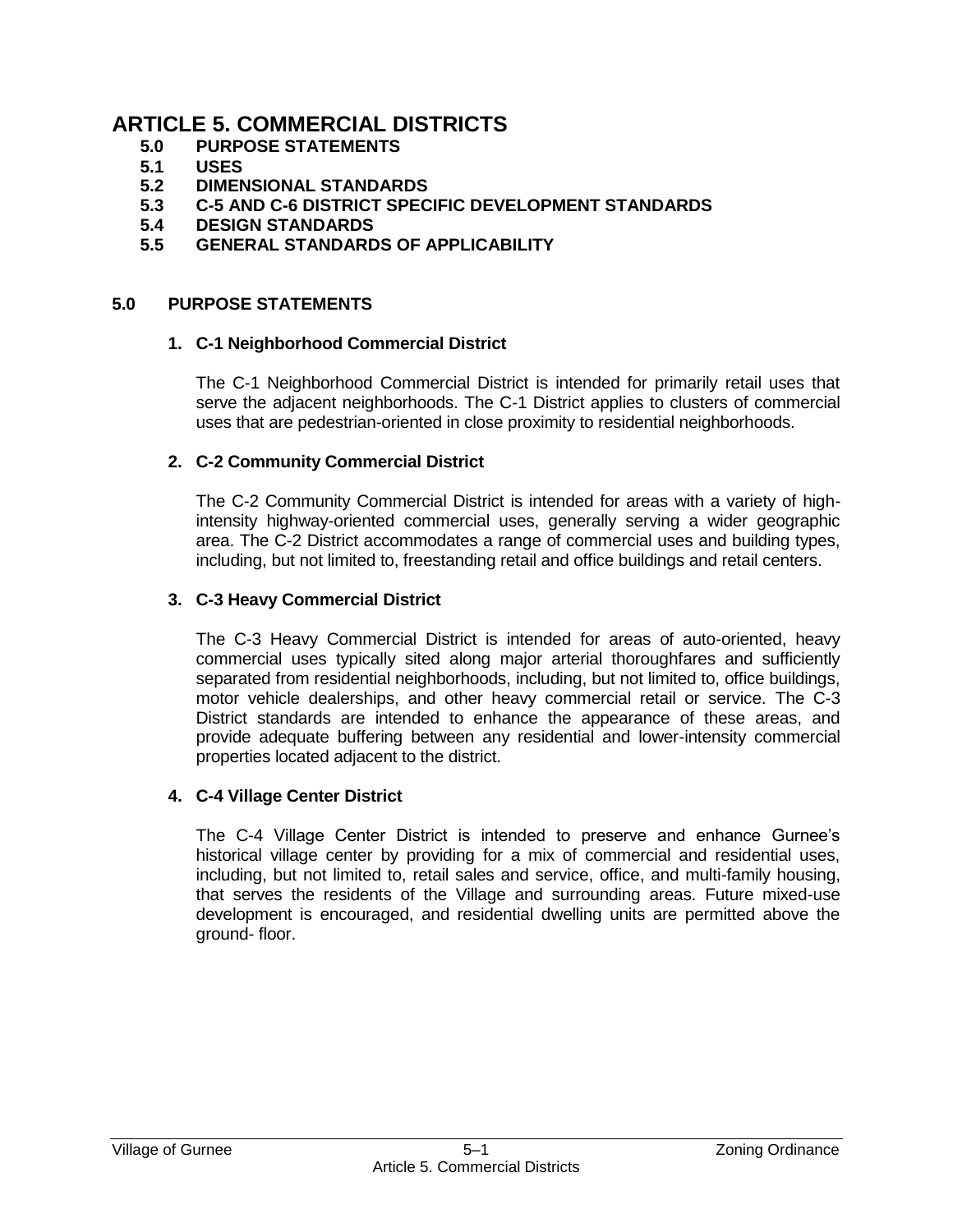## **5. C-5 Regional Recreation District**

The purpose of the C-5 Regional Recreation District is to accommodate the development and operation of a regional amusement theme park, including a variety of ancillary facilities necessary to its function. The C-5 District requires significant buffers to mitigate the impacts of the amusement theme park against adjacent uses.

# **6. C-6 Regional Commercial District**

The purpose of the C-6 Regional Commercial District is to accommodate the development and operation of a regional shopping center of significant land area, including a variety of ancillary facilities necessary to its function. The C-6 District requires significant buffers to mitigate the impacts of the shopping center against adjacent uses and controls on outparcel development along the perimeter of the site.

## **5.1 USES**

Article 8 lists permitted and special principal uses and temporary uses for the commercial districts.

# **5.2 DIMENSIONAL STANDARDS**

Table 5-1: Commercial Districts Dimensional Standards establishes the dimensional standards for the commercial districts. These regulations apply to all uses within each district unless a different standard is listed for a specific use.

| <b>Table 5-1: Commercial Districts Dimensional Standards</b> |             |             |             |             |                                                                                                                     |               |  |  |  |  |
|--------------------------------------------------------------|-------------|-------------|-------------|-------------|---------------------------------------------------------------------------------------------------------------------|---------------|--|--|--|--|
|                                                              | $C-1$       | $C-2$       | $C-3$       | $C-4$       | $C-5$                                                                                                               | $C-6$         |  |  |  |  |
| <b>Bulk</b><br><b>Standards</b>                              |             |             |             |             |                                                                                                                     |               |  |  |  |  |
| <b>Minimum</b><br>Lot Area                                   | None        | None        | None        | None        | None                                                                                                                | None          |  |  |  |  |
| <b>Minimum</b><br><b>Building</b><br><b>Height</b>           | 14'         | 14'         | None        | None        | None                                                                                                                | None          |  |  |  |  |
| <b>Maximum</b><br><b>Building</b><br><b>Height</b>           | 45'         | 45'         | 45'         | 35'         | Buildings: 45'<br>Amusement<br>Devices: 200'<br>unless within<br>500' of a<br>residential<br>district, then<br>125' | 45'           |  |  |  |  |
| <b>Specific</b><br><b>Development</b><br><b>Standards</b>    | None        | None        | None        | None        | Section 5.3                                                                                                         | Section 5.3   |  |  |  |  |
| <b>Design</b><br><b>Standards</b>                            | Section 5.4 | Section 5.4 | Section 5.4 | Section 5.4 | N/A                                                                                                                 | Section 5.3.2 |  |  |  |  |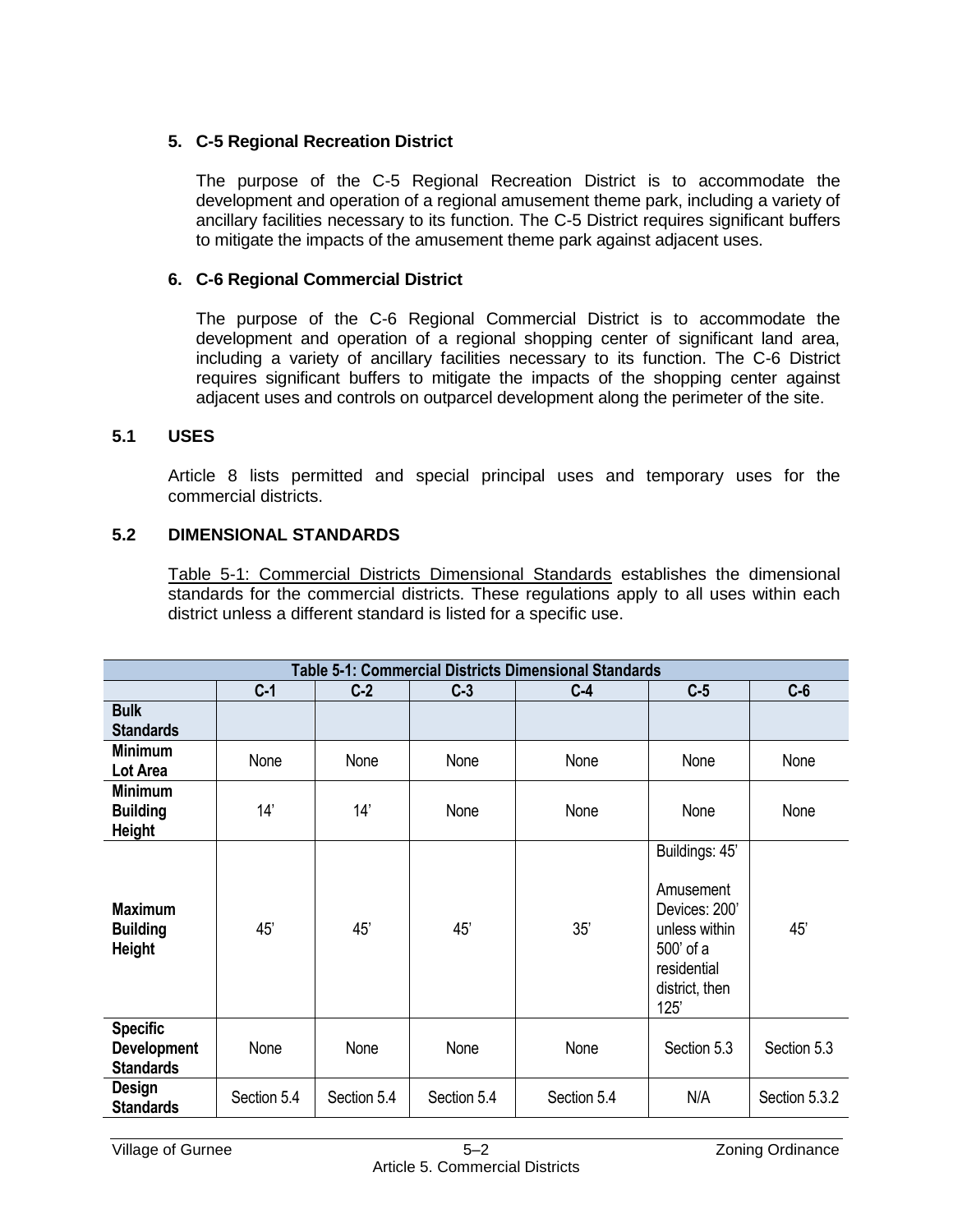| <b>Table 5-1: Commercial Districts Dimensional Standards</b> |              |       |       |       |               |               |  |  |  |
|--------------------------------------------------------------|--------------|-------|-------|-------|---------------|---------------|--|--|--|
|                                                              | $C-1$        | $C-2$ | $C-3$ | $C-4$ | $C-5$         | $C-6$         |  |  |  |
| <b>Minimum</b><br><b>Setbacks</b>                            |              |       |       |       |               |               |  |  |  |
| <b>Front Setback</b>                                         | 15'          | 15'   | 15'   | 30'   | Section 5.3.1 | Section 5.3.2 |  |  |  |
| <b>Interior Side</b><br><b>Setback</b>                       | None         | None  | None  | None  | Section 5.3.1 | None          |  |  |  |
| <b>Corner Side</b><br><b>Setback</b>                         | 15'          | 15'   | 15'   | 30'   | Section 5.3.1 | Section 5.3.2 |  |  |  |
| <b>Rear Setback</b>                                          | None         | None  | None  | None  | Section 5.3.1 | None          |  |  |  |
| <b>Transition</b><br>Yard                                    | $20^{\circ}$ | 20'   | 20'   | None  | Section 5.3.1 | Section 5.3.2 |  |  |  |

# **5.3 C-5 AND C-6 DISTRICT SPECIFIC DEVELOPMENT STANDARDS**

#### **1. C-5 District Specific Development Standards**

- **a.** The minimum district size is 300 acres.
- **b.** All amusement devices existing as of the effective date of this Ordinance that exceed the height limit are deemed conforming. The height of amusement devices may exceed the district height limit through special use permit (Section 16.1).
- **c.** The following setbacks are required for all structures and parking areas:
	- **(1)** 100 feet when abutting any residential district, which must be maintained in a natural state. This buffer yard replaces any other buffer yard required by this Ordinance. When groups of trees die in any buffer yard adjacent to residential that result in the opening of views into the park, landscape material must be installed to fill such gap, as mutually determined by the site user and Village Administrator.
	- **(2)** 50 feet from Washington Street.
	- **(3)** 150 feet from Route 21 and I-94.
	- **(4)** 150 feet from Grand Avenue and Six Flags Parkway. Signs are permitted in this setback when permitted by Article 13.
- **d.** The exterior lighting standards of Section 10.1 are modified per this section for the C-5 District. Parking lot light poles are limited to 40 feet in height. The maximum wattage of fixtures is 1,000 watts and the maximum number of light fixtures per pole is four.

#### **2. C-6 District Specific Development Standards**

**a.** The minimum district size is 300 acres.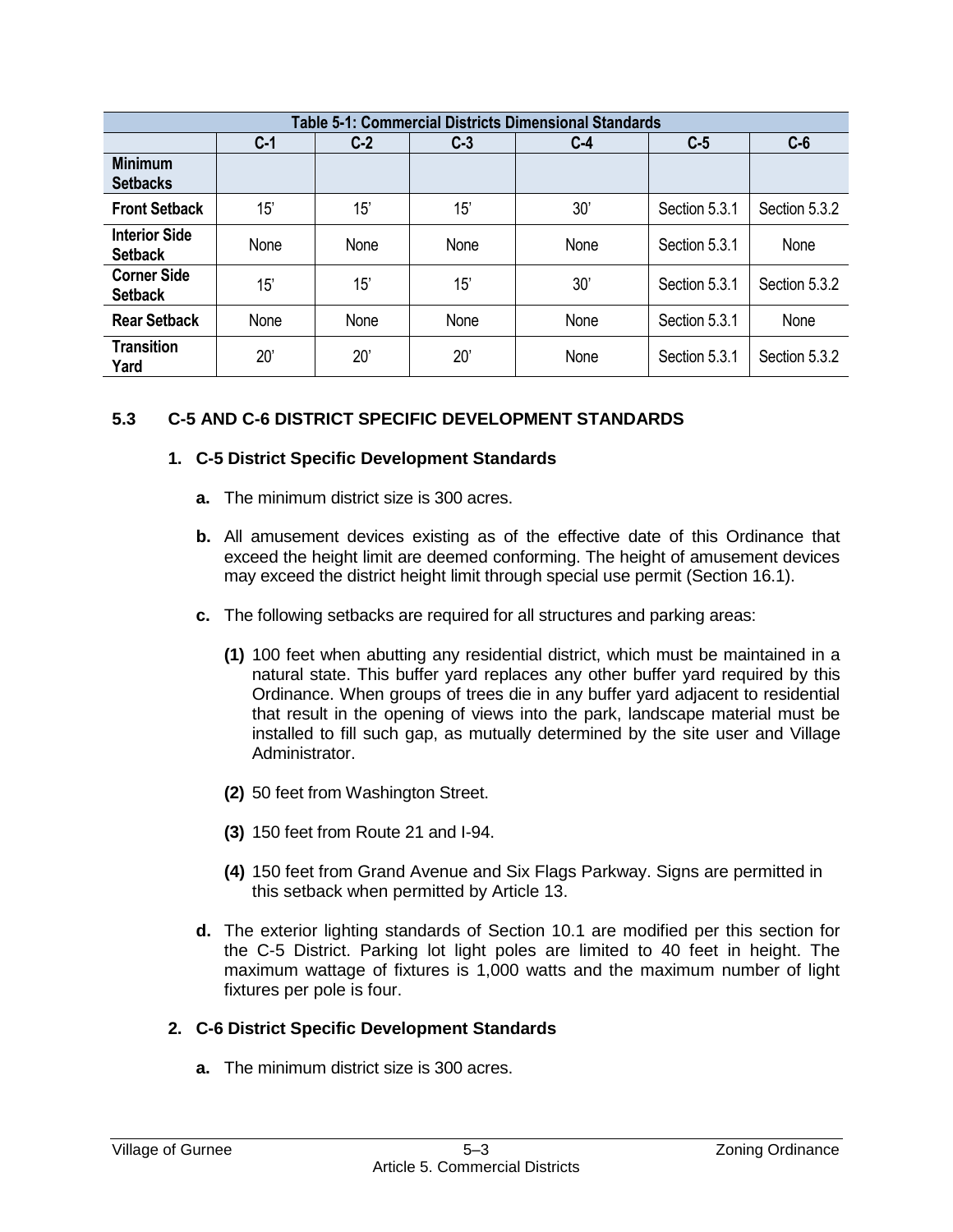- **b.** The height of structures may exceed the district height limit through special use permit (Section 16.1). Any structures existing as of the effective date of this Ordinance that exceed the height limit are deemed conforming.
- **c.** As of the effective date of this Ordinance, the following setbacks for all structures and parking areas are required along any part of the C-6 District located east of Hunt Club Road:
	- **(1)** 50 feet from Grand Avenue and I-94
	- **(2)** 150 feet from Stearns School Road
	- **(3)** From Hunt Club Road:
		- **(a)** 100 feet starting 290 feet north of Westbrook Lane
		- **(b)** 50 feet for the remaining frontage
	- **(4)** 50 feet from any residential districts unless superseded by any specific setback noted above
	- **(5)** 25 feet from all internal private streets
- **d.** As of the effective date of this Ordinance, the following setbacks are required along any part of the C-6 District located west of Hunt Club Road:
	- **(1)** 50 feet from Grand Avenue and Hunt Club Road for all structures and parking areas
	- **(2)** 200 feet along the north property line for all structures and parking areas
	- **(3)** 165 feet along the west property line for all structures
	- **(4)** 95 feet along the west property line for all parking areas abutting residential districts
	- **(5)** 40 feet along the west property line for all parking areas abutting nonresidential districts
- **e.** Any through lots located along the perimeter of Gurnee Mills Circle must meet the front yard requirement along any lot line abutting a public street. However, this does not replace any required transition yard.
- **f.** A buffer yard is required along any lot line that abuts Stearns School Road and Hunt Club Road, along any lot line that abuts a residential district, and along any lot line where a residential district is located on the opposite side of the street. The yard must contain an undulating berm of 10 to 15 feet in height and must be planted with a minimum of nine understory trees, six shade trees, 19 evergreen trees, and 36 shrubs for every 100 linear feet.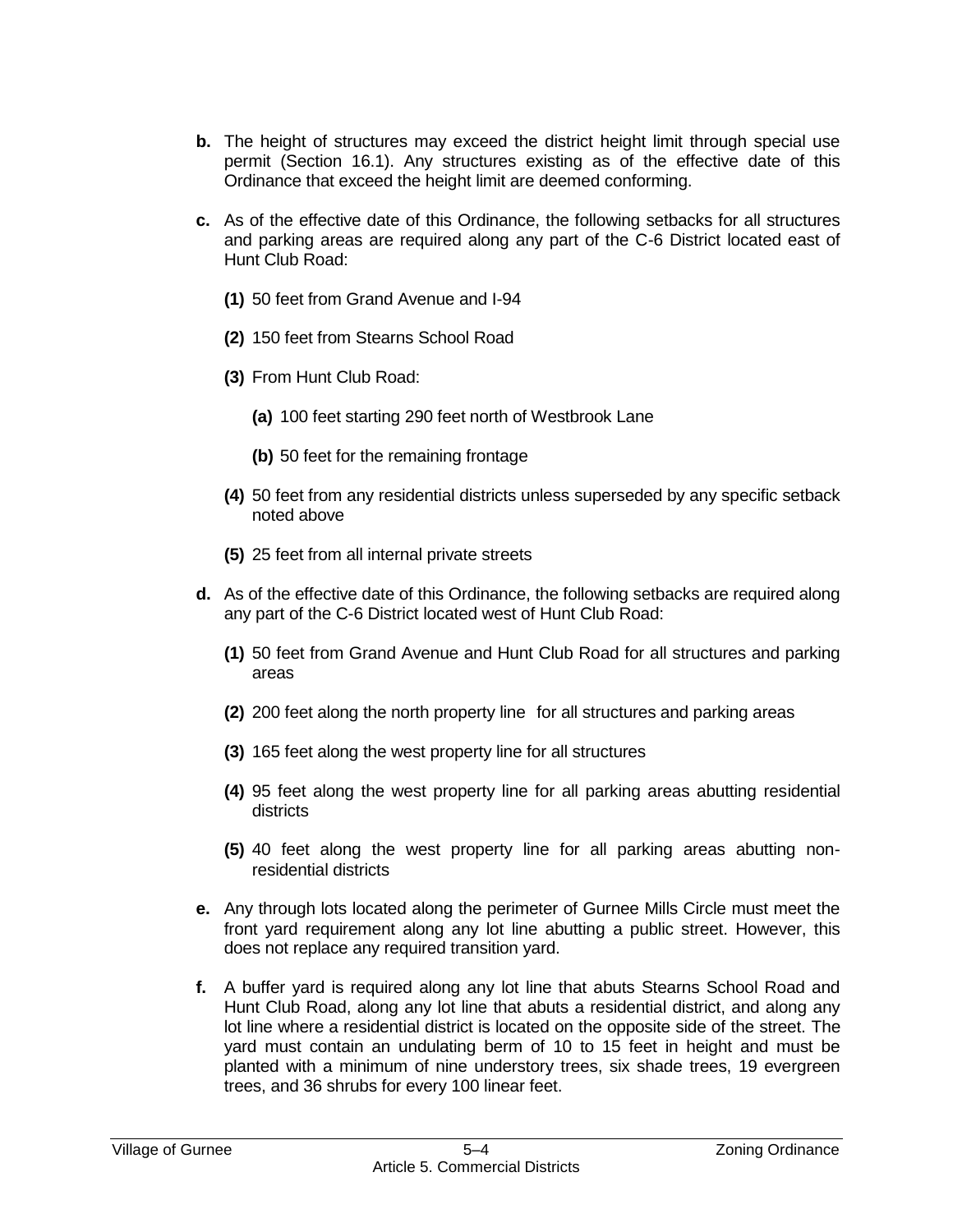- **g.** The parking lot interior landscape requirements of Section 12.5.2 do not apply to the C-6 District. However, 720 square feet of landscape area planted with three canopy trees, two understory trees, and six shrubs are required for every 24 parking spaces for parking lots in the C-6 District.
- **h.** The exterior lighting standards of Section 10.1 are modified per this section for the C-6 District. Parking lot light poles are limited to 30 feet in height in building setbacks areas and 45 feet in height in all other areas. The maximum wattage of fixtures is 400 watts and the maximum number of light fixtures per pole is four. Full illumination of the parking lot is permitted until one hour after close of business. All fixtures must have cut-offs. Wal-pacs cannot have a light source visible to the eye.
- **i.** The following building materials are prohibited as primary surface finish material but may be used as decorative or detail elements, or as part of the exterior construction that is not used as a surface finish material.
	- **(1)** Corrugated metal
	- **(2)** Aluminum, steel or other metal sidings
	- **(3)** Exposed aggregate (rough finish) concrete wall panels
	- **(4)** Exterior insulating finish systems (EIFS); however, use of EIFS is prohibited as a primary or decorative building material at any point up to four feet in height on a structure's facade
	- **(5)** Plastic
	- **(6)** Vinyl
- **j.** The following building materials are prohibited:
	- **(1)** Plain concrete block
	- **(2)** T-111 composite plywood siding

## **5.4 DESIGN STANDARDS**

The following design standards apply to new construction, substantial repair or rehabilitation meant to remedy damage or deterioration of the exterior façade of an existing structure, and additions to an existing structure. However, only those standards that relate to the specific repair, rehabilitation or addition apply. These standards do not apply to interior remodeling.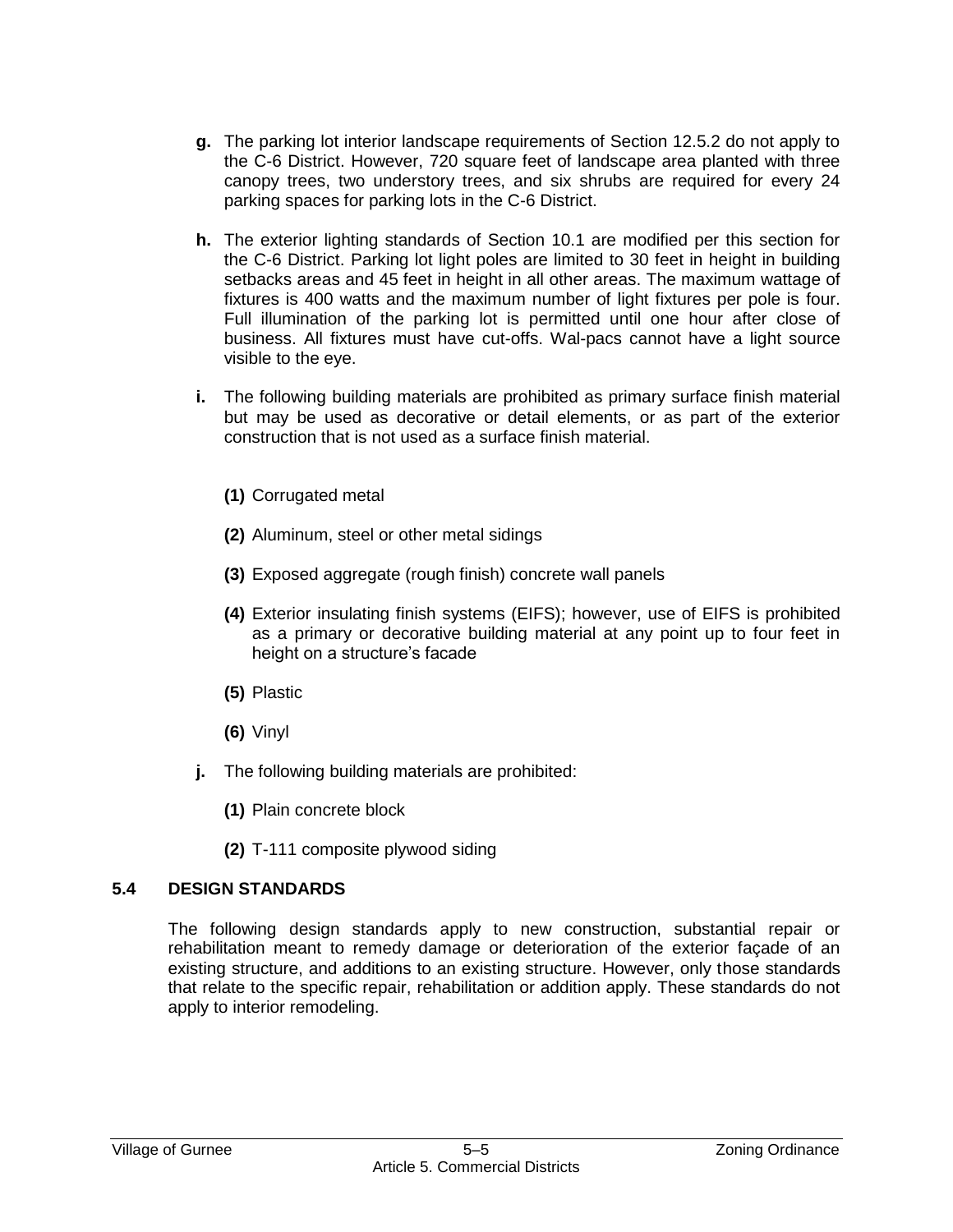# **1. C-1 and C-2 District Design Standards**

## **a. Façade Design**

- **(1)** All structures over two stories must be designed with a definable base, shaft, and top, through the use of architectural features, such as cornice treatments, recesses, corbeling, brick courses, and window designs.
- **(2)** Building facades along public rights-of-way in excess of 100 feet must include a repeating pattern with no less than two of the following elements: color change, texture change, material module change, or a wall articulation change of no less than two feet in depth, such as a reveal, pilaster, or projecting rib. All elements must repeat at intervals of no more than 40 feet.



**(3)** In the case of outparcel buildings, the above standards apply to all facades.

# **b. Fenestration Design**

- **(1)** Windows must be punched with a recess no less than two inches or projected out from the façade plane to provide depth and shadow. Windows should include visually prominent sills, lintels, or other appropriate forms of framing.
- **(2)** The ground floor must maintain a minimum transparency of 50%, measured between two and ten feet in height from grade. Upper floors must maintain a minimum transparency of 25% of the wall area of the story. Windows must be constructed of clear or lightly tinted glass. The use of tinted glass above 20% and reflective glass is prohibited.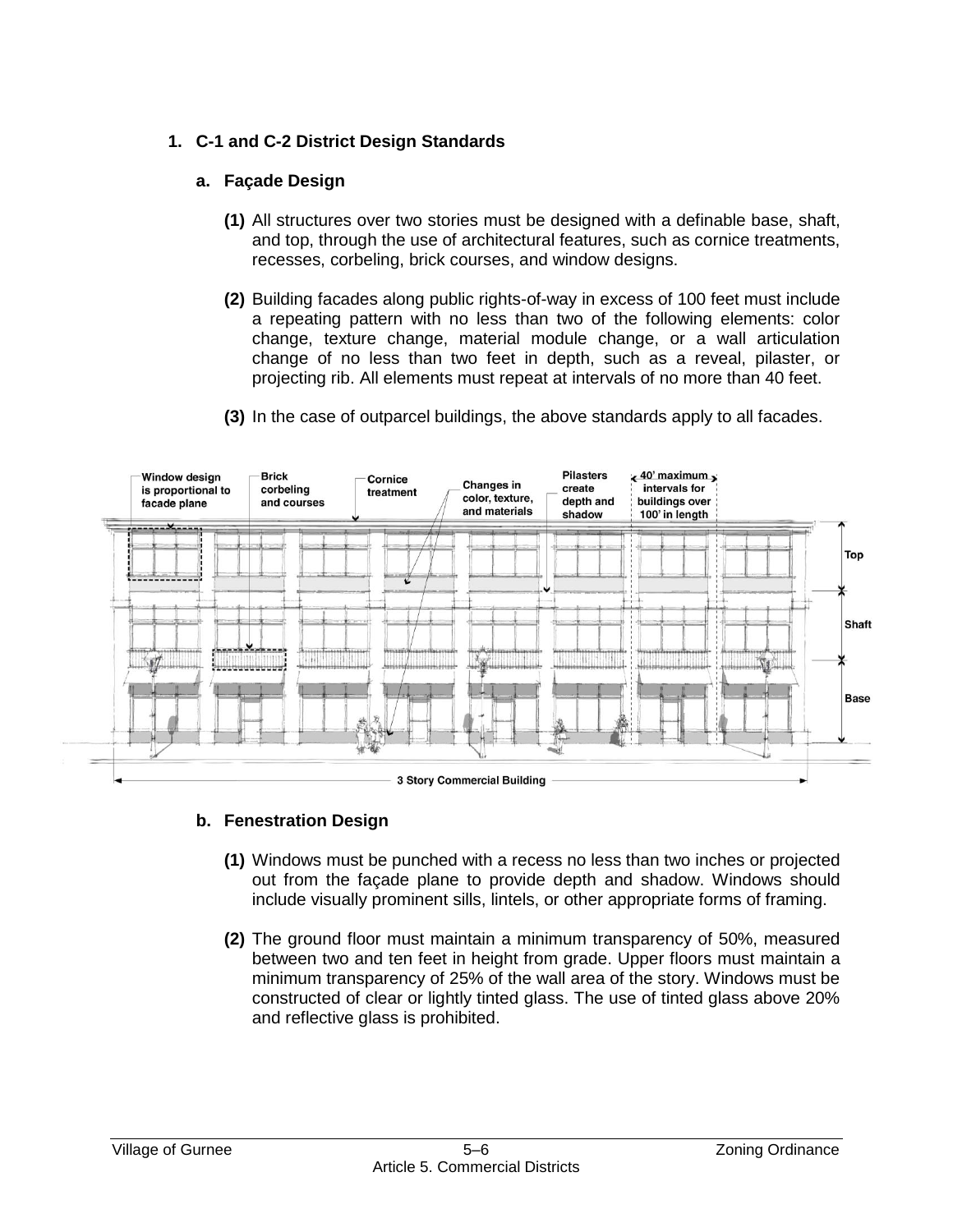

## **c. Roof Design**

- **(1)** Rooflines of buildings that are over 100 linear feet in facade length must be variegated. Said variation in roof height must repeat on-center no more than every 50 linear feet of building frontage, with a minimum dimension of 2 feet for vertical variation.
- **(2)** Parapet walls must feature three-dimensional cornice treatments or other shadow-creating details along their tops.
- **(3)** Green roof, blue roof, and white roof designs are encouraged.
- **(4)** The following roof materials are prohibited:
	- **(a)** Corrugated metal (standing seam metal roofs are permitted)
	- **(b)** Reflective surfaces that produce glare (this does not include solar panels)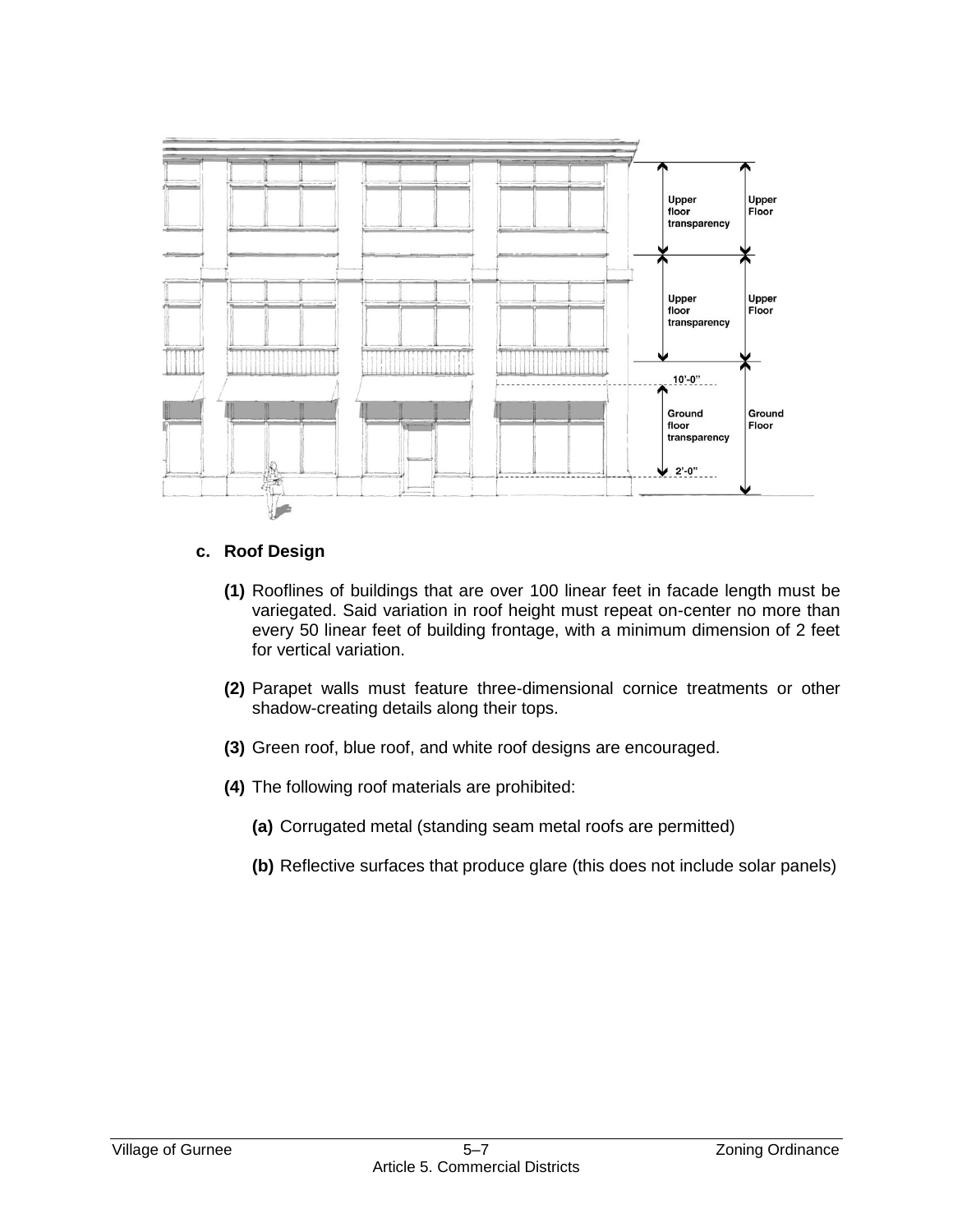

## **d. Entrance Design and Siting**

- **(1)** All buildings must have a public entrance from the sidewalk along the primary building frontage. Public entrances must be visually distinctive from the remaining portions of the façade along which it is located.
- **(2)** Parking areas that are directly adjacent to a building façade that contains a public entrance must be designed with grade separated pedestrian walkways that provide safe access to the building.
- **(3)** A pedestrian link to existing public right-of-way sidewalks and any commercial development in order to ensure safe pedestrian access to the commercial development is required.
- **(4)** If outparcel buildings are part of a larger commercial development, said buildings must define the street frontage by placement near the street with the inclusion of showcase windows and entrances oriented toward the street and to the interior parking lot.
- **(5)** A pedestrian link is required to existing public right-of-way sidewalks and any adjacent commercial development to ensure safe pedestrian access between the development and adjacent commercial uses outside the development.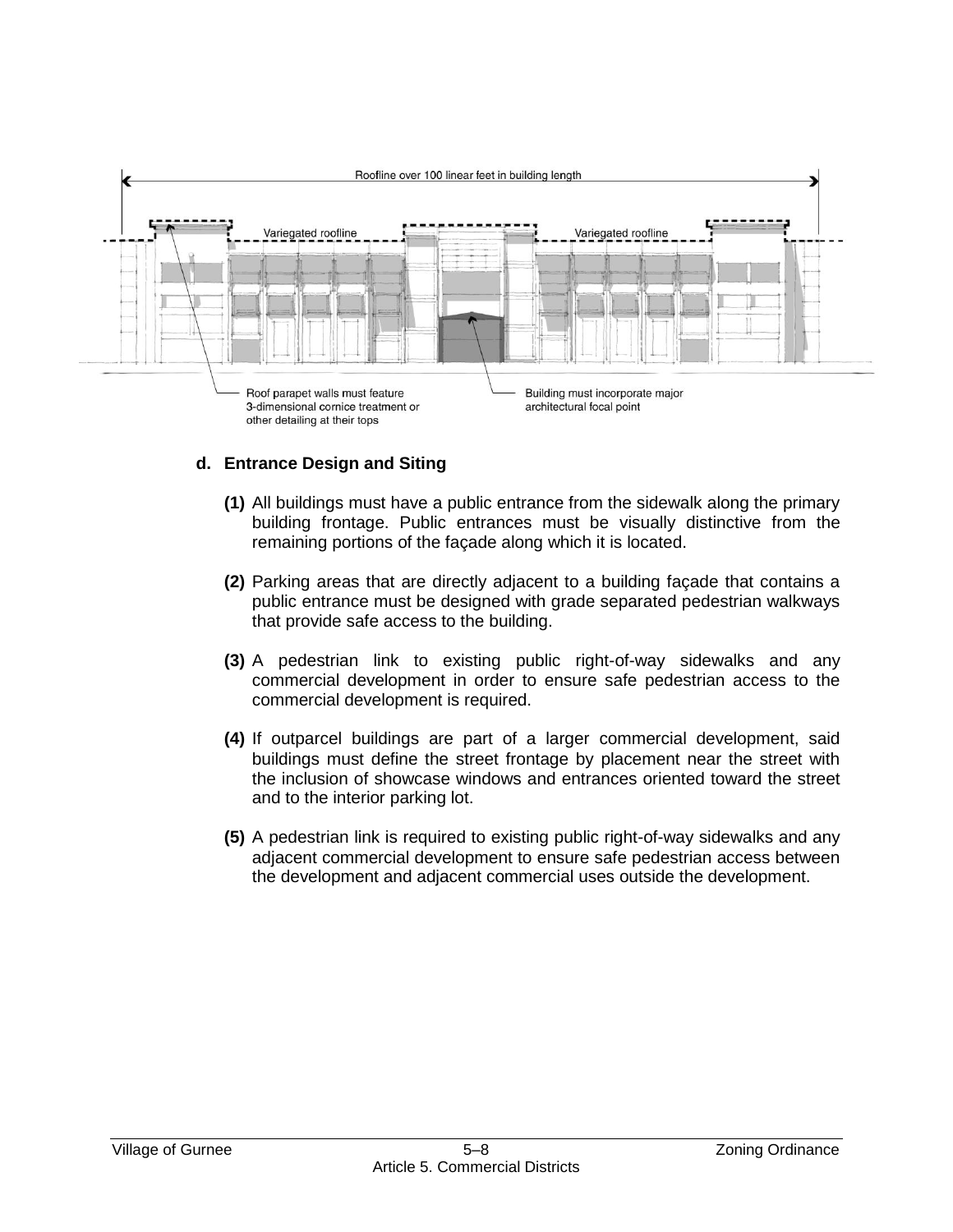

# **e. Building Materials**

- **(1)** The following building materials are prohibited as primary surface finish material but may be used as decorative or detail elements, or as part of the exterior construction that is not used as a surface finish material.
	- **(a)** Corrugated metal
	- **(b)** Aluminum, steel or other metal sidings
	- **(c)** Exposed aggregate (rough finish) concrete wall panels
	- **(d)** Exterior insulating finish systems (EIFS); however, use of EIFS is prohibited as a primary or decorative building material at any point up to four feet in height on a structure's facade
	- **(e)** Plastic
	- **(f)** Vinyl
- **(2)** The following building materials are prohibited:
	- **(a)** Plain concrete block
	- **(b)** T-111 composite plywood siding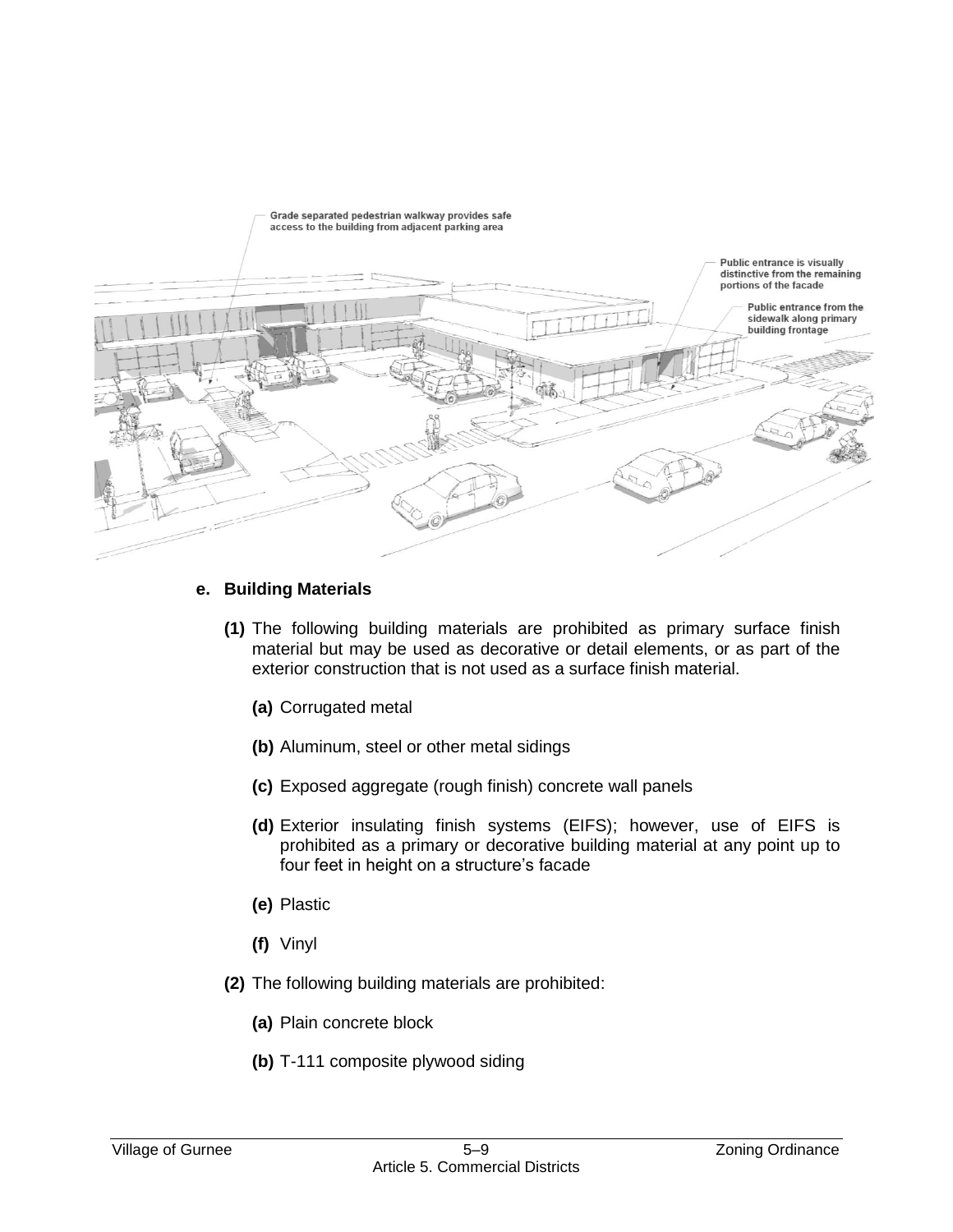## **2. C-3 District Design Standards**

## **a. Façade Design**

Building facades along public rights-of-way in excess of 100 feet must include a repeating pattern with no less than two of the following elements: color change, texture change, material module change, or a wall articulation change of no less than two feet in depth, such as a reveal, pilaster, or projecting rib. All elements must repeat at intervals of no more than 40 feet.

## **b. Fenestration Design**

The ground floor must maintain a minimum transparency of 40%, measured between two and ten feet in height from grade. Windows must be constructed of clear or lightly tinted glass. The use of tinted glass above 20% and reflective glass is prohibited.

## **c. Entrance Design**

- **(1)** All buildings must have a public entrance at the primary building frontage.
- **(2)** A pedestrian link to existing public right-of-way sidewalks and any commercial development in order to ensure safe pedestrian access to the commercial development is required.

## **d. Building Materials**

- **(1)** The following building materials are prohibited along any façade that abuts a public right-of-way as primary surface finish material but, such materials may be used as decorative or detail elements, or as part of the exterior construction that is not used as a surface finish material.
	- **(a)** Corrugated metal
	- **(b)** Aluminum, steel or other metal sidings
	- **(c)** Metal wall panels
	- **(d)** Exposed aggregate (rough finish) concrete wall panels
	- **(e)** Exterior insulating finish systems (EIFS); however, use of EIFS is prohibited as a primary or decorative building material at any point up to four feet in height on a structure's facade
	- **(f)** Plastic
	- **(g)** Vinyl